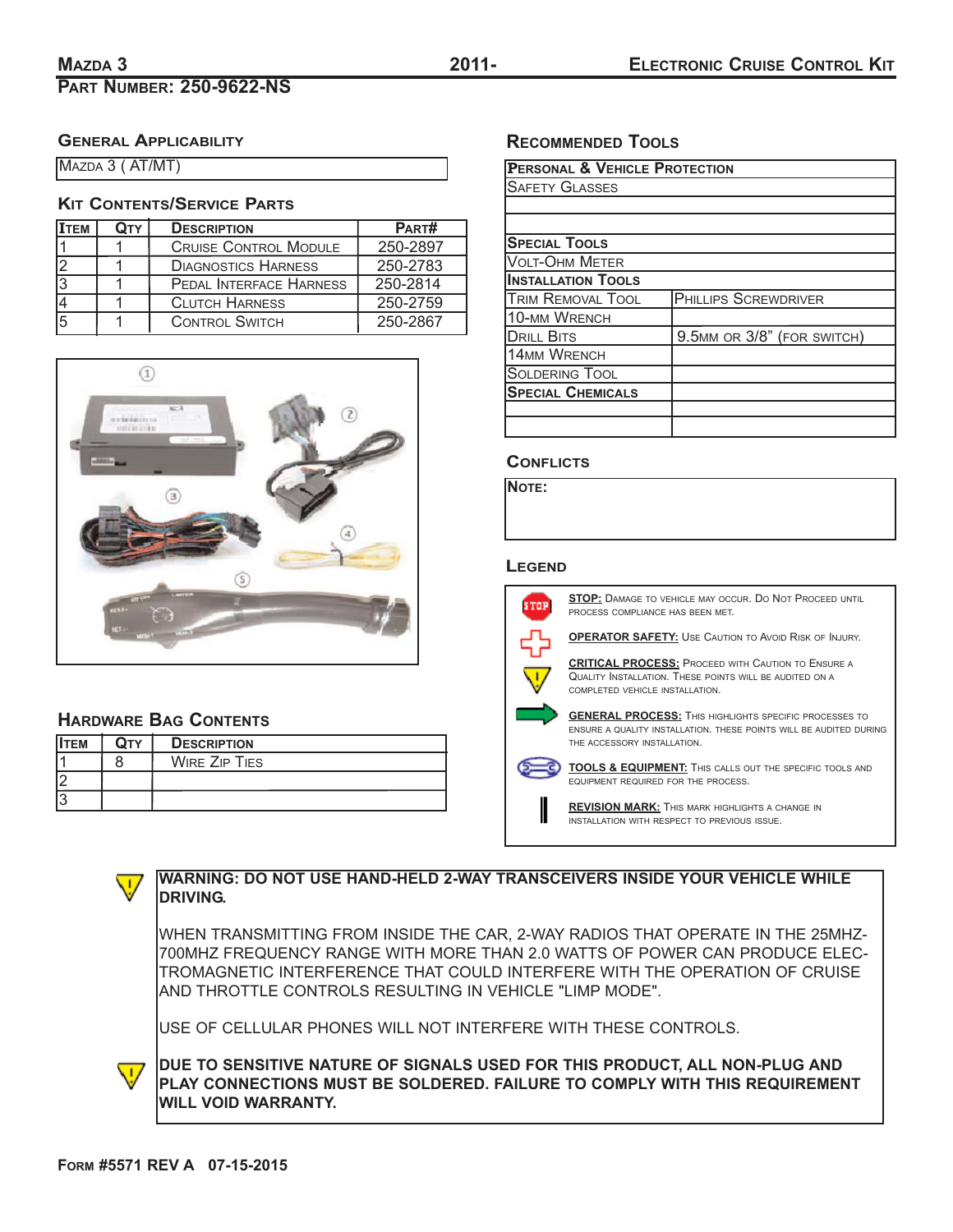

**BEFORE INSTALLATION**

**TO MAKE THE INSTALLATION EASIER, THE COMPLETE INSTALLATION INSTRUCTIONS SHOULD BE READ THROUGH BEFORE INSTALLATION IS STARTED.**

**THIS INSTALLATION INSTRUCTIONS CONTAINS INFORMATION HOW TO INSTALL THE ELECTRONIC CRUISE CONTROL WHICH IS NOT A DO-IT-YOURSELF JOB.**

**MODERN CARS ARE EQUIPPED WITH ELECTRONICS, WHICH CAN BE COSTLY DAMAGED BY INAPPROPIATE TREATMENT.**

**ROSTRA PRECISION CONTROLS CAN NOT BE HELD RESPONSIBLE FOR ANY ERROR CAUSED BY WRONG INSTALLATION**



**ALWAYS DISCONNECT THE NEGATIVE CABLE FROM BATTERY BEFORE INSTALLATION.**

**ALWAYS USE THE ENCLOSED INSTALLATION INSTRUCTION FOR INSTALLING THE ELECTRONIC CRUISE CONTROL.**

**CHECK THE PART NUMBER OF THE CRUISE MODULE LABEL IS THE SAME COMPARED TO THE PART NUMBER OF THE INSTALLATION INSTRUCTIONS.**

**BE AWARE OF RADIO CODES THAT MIGHT HAVE TO BE TYPED IN.**

**FIND A LOCATION TO INSTALL THE CRUISE MODULE AND CONTROL SWITCH**

**IF ANY WIRES ARE LEFT, THEN CUT OFF AND INSULATE.**

**ONLY USE A MULTIMETER TO MEASURE VOLTAGE.**

**ALWAYS DRIVE THE CAR FOR A COMPLETE TEST BEFORE ASSEMBLING THE CAR.**

**ALL WIRE LEADS MUST BE SOLDERED.**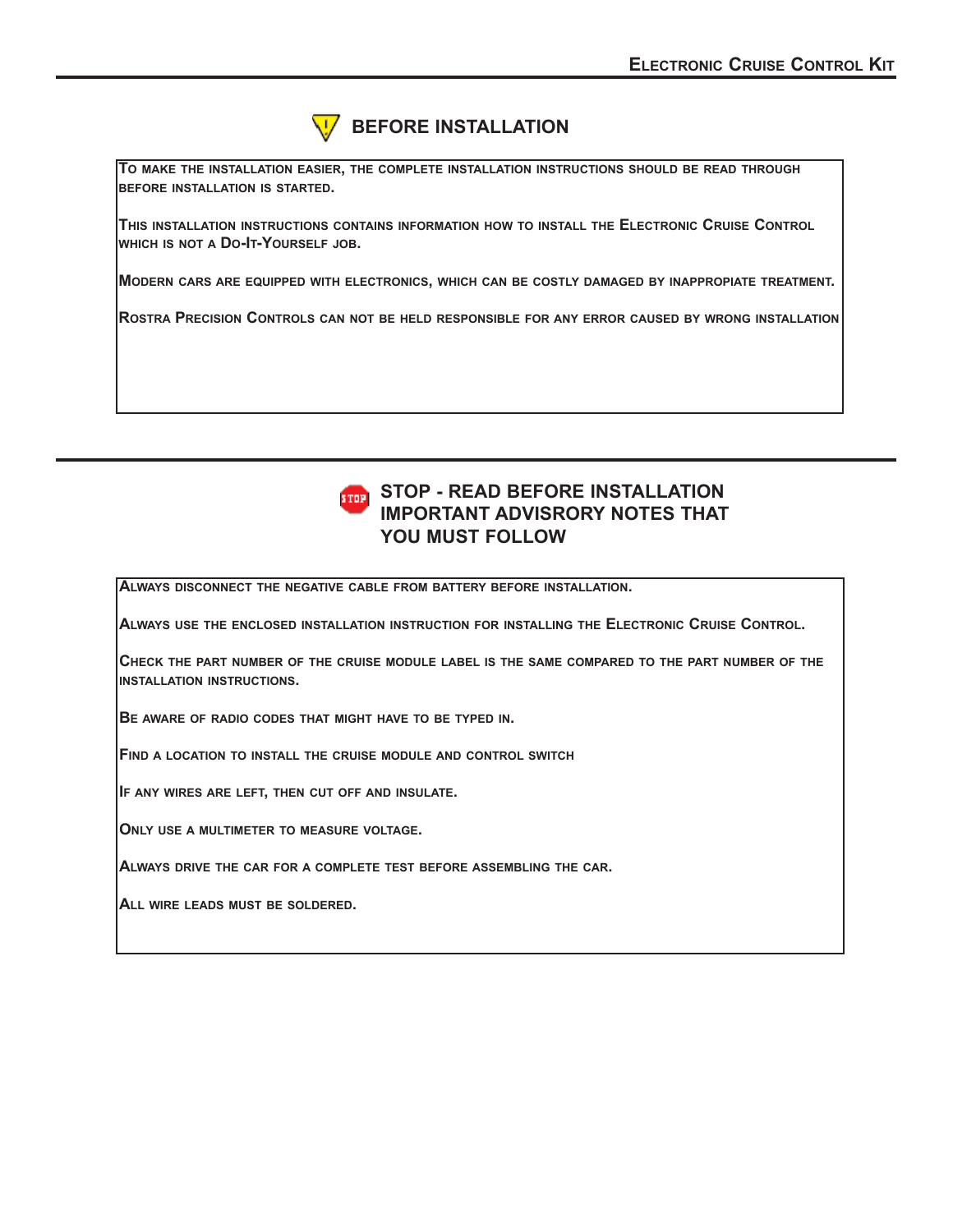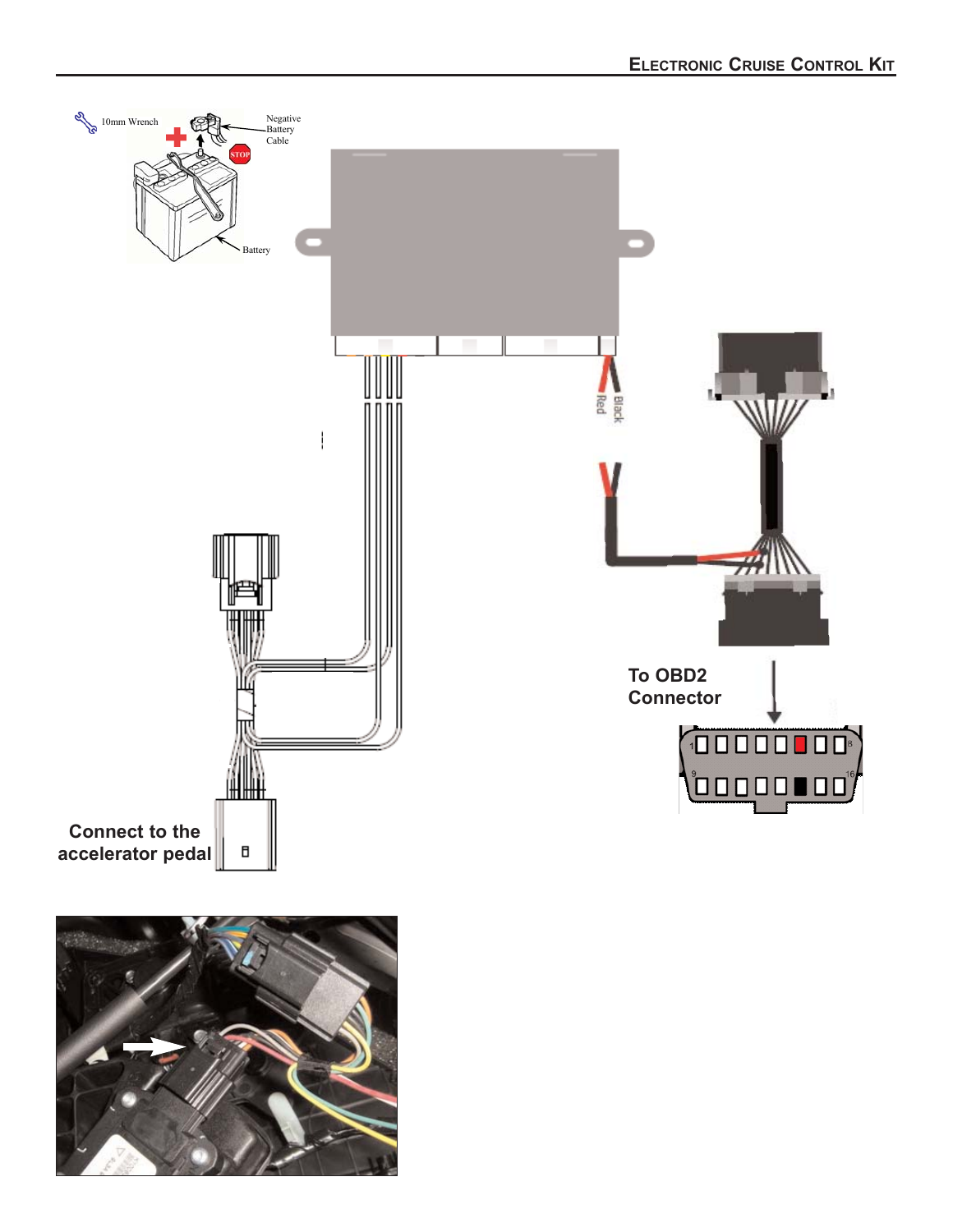

**For manual transmission vehicles only. Connect Clutch Harness to Control Module. Connect White wire from cruise harness to White wire at Clutch Switch**<br> **White wire at Clutch Switch**<br>
White wire at Clutch Switch<br>
White wire at Clutch Switch

L

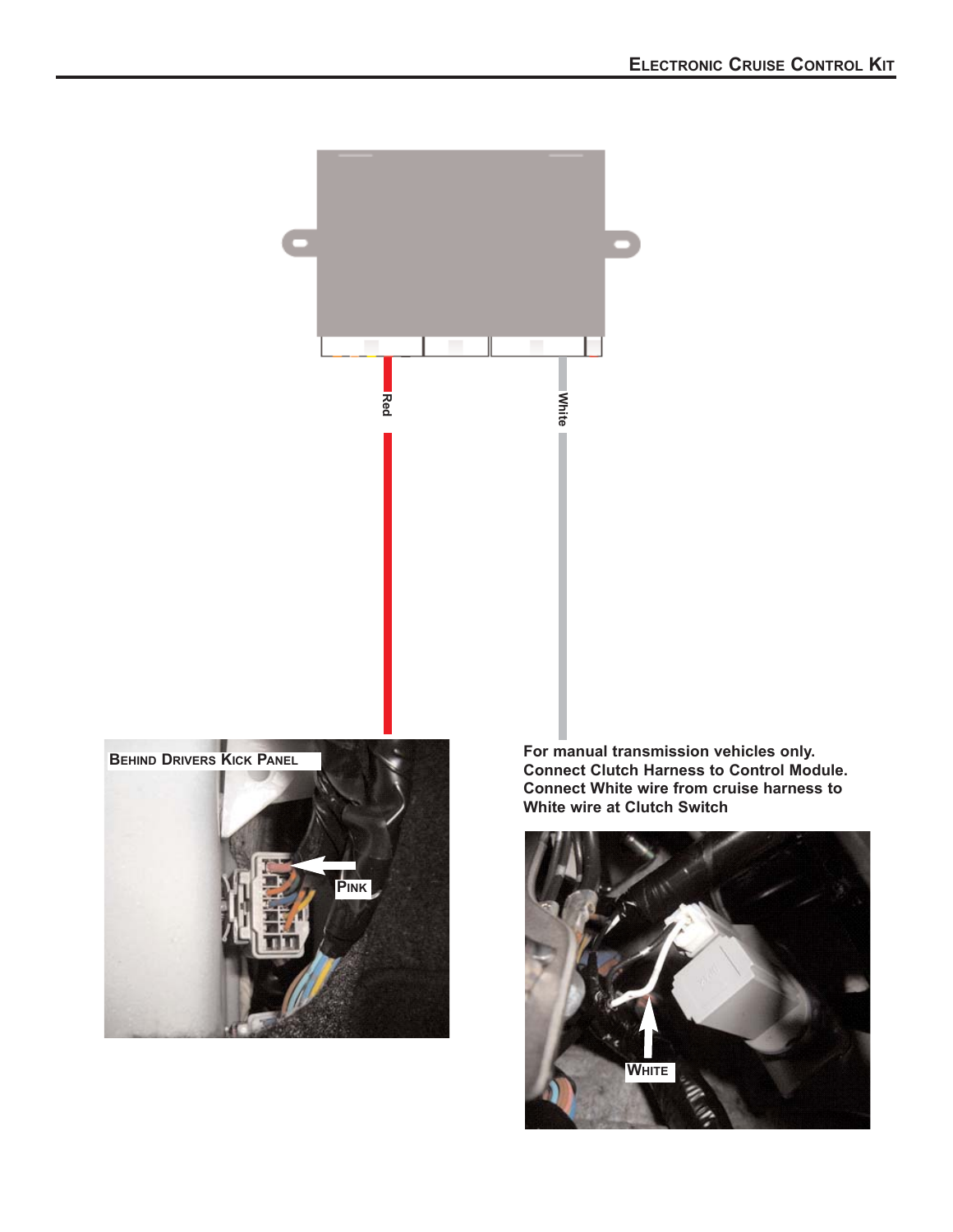1. Find a suitable position for the switch on the left hand side of the coveringaround the steering column.

2. Mark the position and drill a 3/8 hole.

3. Use the enclosed fittings so the switch is angled to match the OE turn signal switchlever.

4. The switch head can be rotated as desired, and locked with the supplied retainer clip.

5. Insert the wires in the connectors to plug into cruise module shown below.

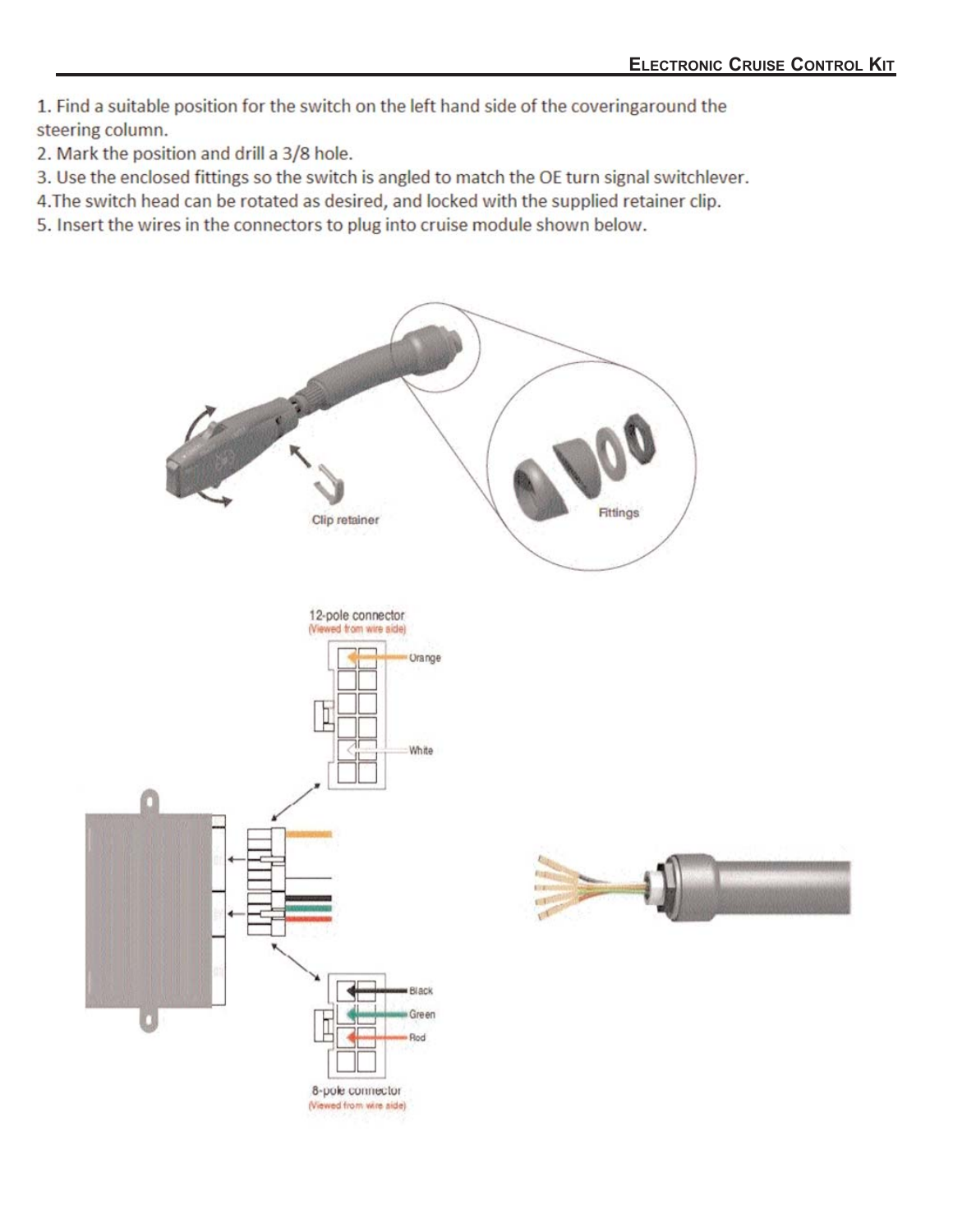

| PIN | <b>COLOR</b>        | <b>DESIRED RESULTS</b>                                                                                                                                      | <b>FAULT CONDITION</b>                                                                                                                  |
|-----|---------------------|-------------------------------------------------------------------------------------------------------------------------------------------------------------|-----------------------------------------------------------------------------------------------------------------------------------------|
| 13A | <b>RED</b>          | +12V WHEN SWITCHED ON AND +OV WHEN<br>SWITCHED OFF. GNITION MUST BE GREATER THAN                                                                            | NO POWER, VOLTAGE DROP, OR INTERMITTENT<br><b>CONNECTION WILL CAUSE LOSS OF PEDAL OR</b>                                                |
|     |                     | +10V WHILE CRANKING VEHICLE.                                                                                                                                | "LIMP MODE" CONDITION.                                                                                                                  |
| 14A | <b>BLACK</b>        | LOWEST RESISTANCE TO GROUND AND CLOSEST TO<br>ZERO (0) OHMS AS POSSIBLE. USE A VEHICLE<br>GROUND POINT WHERE OTHER GROUND WIRES ARE<br><b>CONNECTED TO.</b> | A BAD GROUND CONNECTION WILL CAUSE THE<br>FOLLOWING CONDITIONS: CRUISE WILL NOT<br>FUNCTION, LOSS OF PEDAL OR "LIMP MODE"<br>CONDITION. |
| 1B  | <b>GREEN</b>        | <b>SET/COAST: 12V PRESS AND HOLD SET</b>                                                                                                                    | <b>CRUISE WILL NOT SET IF THIS CONNECTION IS</b><br>NOT INSTALLED CORRECTLY.                                                            |
| 2B  | YELLOW              | <b>RESUME/ACCEL: 12V PRESS AND HOLD RESUME</b>                                                                                                              | <b>CRUISE WILL NOT RESUME OR ACCEL IF THIS</b><br><b>CONNECTION IS NOT INSTALLED CORRECTLY.</b>                                         |
| 3B  | <b>BROWN</b>        | ON/OFF: 12V PRESS ON                                                                                                                                        | CRUISE WILL NOT SET IF THIS CONNECTION IS<br>NOT INSTALLED CORRECTLY.                                                                   |
| 6B  | <b>RED AND BLUE</b> | 12V                                                                                                                                                         | <b>CRUISE LIGHT WILL NOT COME ON IF THESE</b>                                                                                           |
| 8B  | <b>BLACK</b>        | (0) OHMS RESISTANCE TO GROUND                                                                                                                               | CONNECTIONS ARE NOT INSTALLED CORRECTLY.                                                                                                |
| 5C  | <b>WHITE</b>        | <b>GROUND ACTIVE WIRE AT SWITCH WHEN CLUTCH IS</b><br>DEPRESSED.                                                                                            | <b>CRUISE WILL NOT FUNCTION IF WRONG WIRE IS</b><br>CONNECTED -OR- CRUISE WILL NOT DISEN-                                               |
| 6C  | YELLOW              | +12V ACTIVE WIRE AT SWITCH WHEN CLUTCH IS<br>DEPRESSED.                                                                                                     | GAGE WHEN CLUTCH IS DEPRESSED.                                                                                                          |